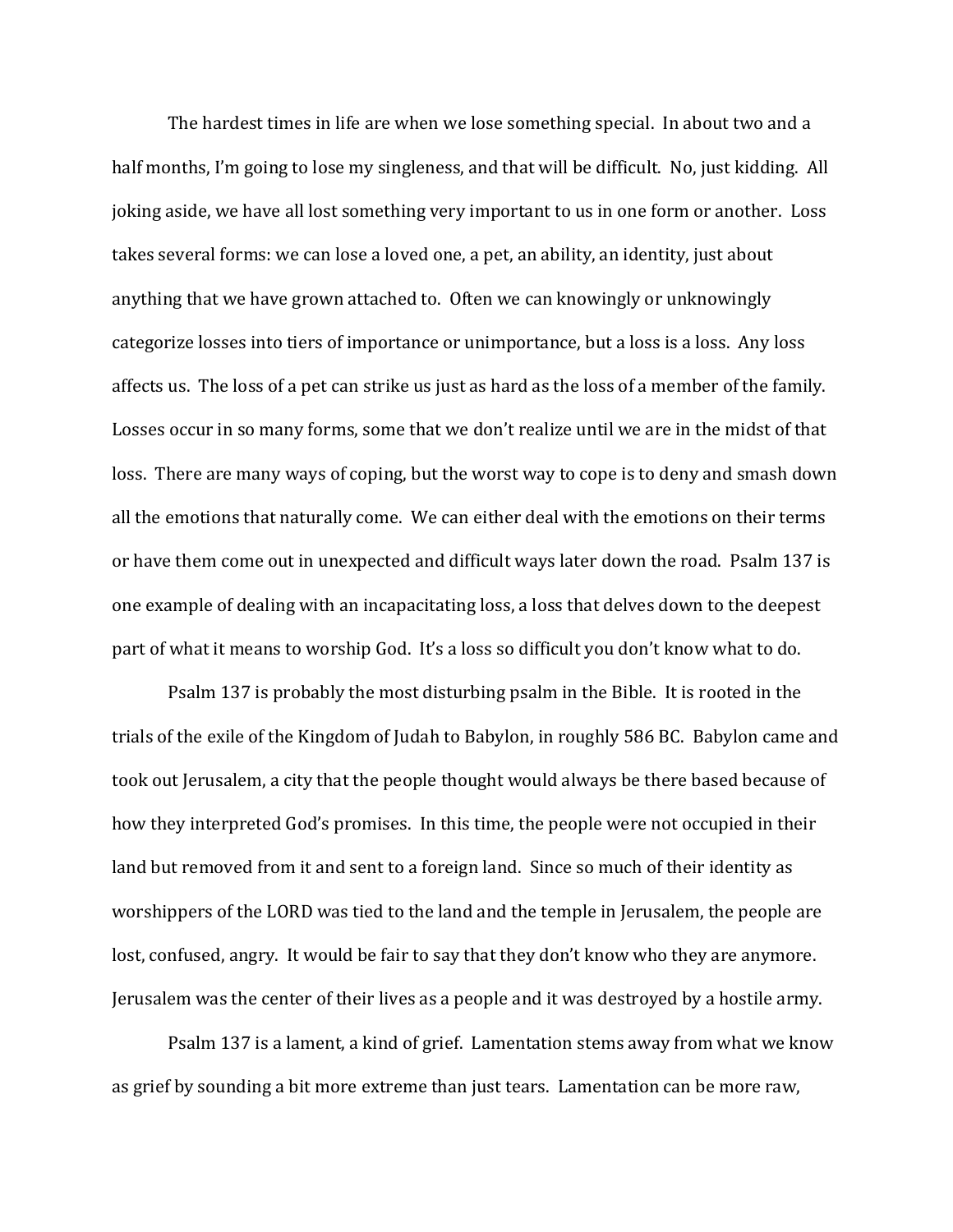more frank, more rough than we usually envision in grief. According to one of my professors, Dr. Larry Graham, lament has three specific functions: it helps one re-establish their confidence and equilibrium after a loss. It helps re-establish community that was broken from a loss. Also, it allows us to question God when we are unsure of our previous knowledge, which is a perfectly human thing to do after our previous human understanding has been blown away. As someone once put it, God is big enough to take it. When we experience lament, we find that we are on a journey, and, over time, that journey will lead us to a new normal. It will bring about a new individual, a renewed community, and a renewed faith in and understanding of how God works. The old normal can never come back, but we find a new sense of wholeness that accepts the emptiness left by the loss in our lives. The author of this psalm laments in a dark tone, mourning the loss of Jerusalem, the ever-blessed city of God. It does not seek to hold on to the past, but names that Jerusalem will always be an important part of life. We cannot see the author's journey, only how the author expresses emotion.

I think one thing this psalm raises is the darkness of violence in the Bible. We cannot ignore anything that the Bible says, but we must find a way to negotiate and address it constructively. The last line of Psalm 137 is not a line that can be dismissed easily or forgotten. However, we can see how the Psalm shifts from verses 1-6, when the tone is sadness, to verses 7-9 when it shifts to the author's vengefulness against those who have done them wrong. Part of the task of grief and lament is to release those emotions inside, whatever they may be, in a constructive way. It is natural to have vengeful or angry feelings with losses, but that does not translate into acting upon them justifiably. I do not